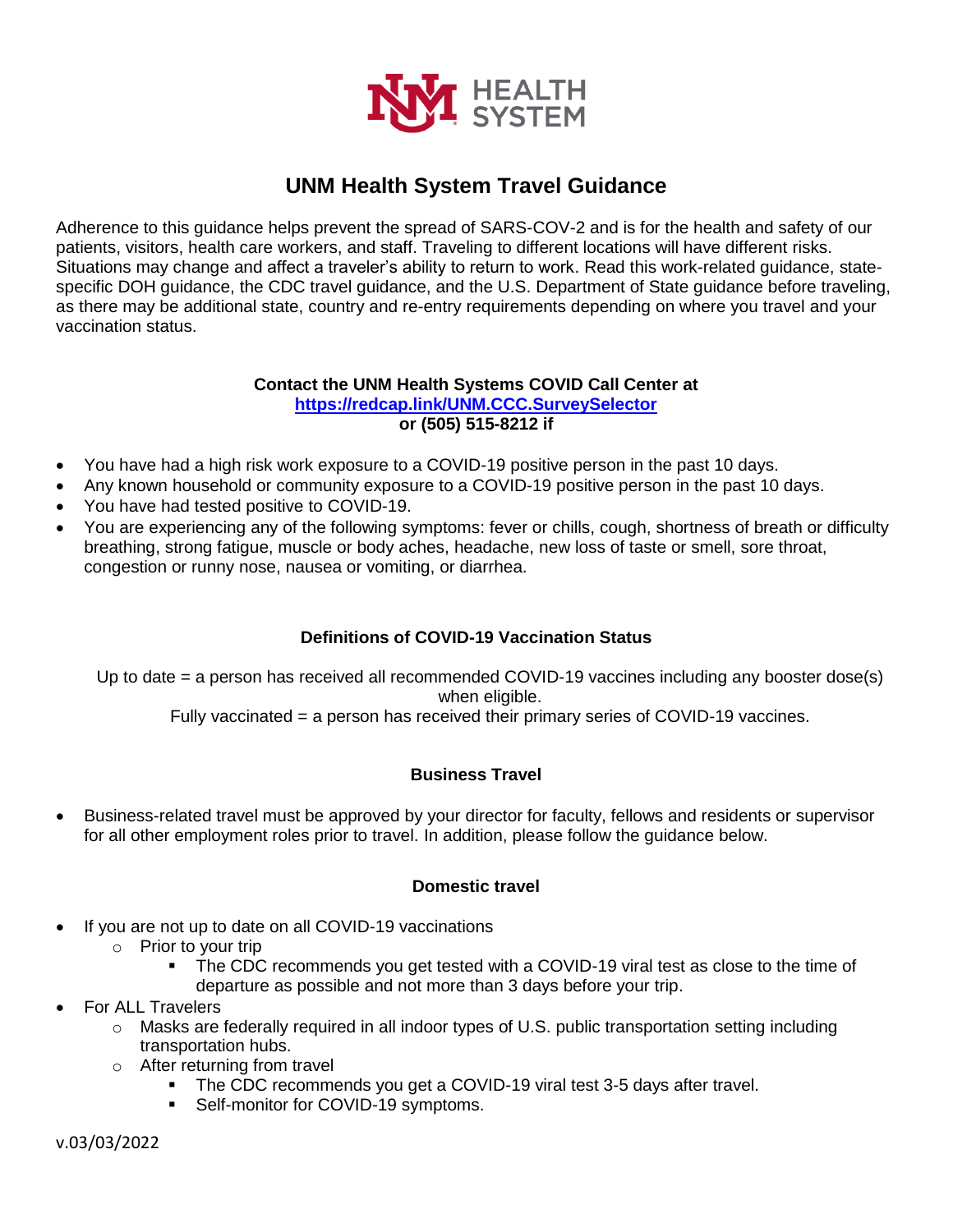

- If you prefer to have a 10 day symptom survey emailed to you to help with symptom monitoring, fill out this form: **<https://redcap.link/UNM.CCC.SurveySelector>**
- If symptoms develop, you must self-quarantine and get tested. To report symptoms and be sent for testing fill out this form: **<https://redcap.link/UNM.CCC.SurveySelector>**

## **International Travel**

- If you are not up to date on all COVID-19 vaccinations
	- $\circ$  Prior to your trip
		- The CDC recommends you get tested with a COVID-19 viral test as close to the time of departure as possible and not more than 3 days before your trip.
- For ALL Travelers
	- $\circ$  Masks are federally required in all indoor types of U.S. public transportation including transportation hubs.
	- o Before returning to the United States
		- You are required to show a negative COVID-19 test result taken no more than 1 day before travel to the airline. There is also an option for people who have had a COVID-19 in the past 90 days to show proof of recovery from a treating provider.
		- Ground border crossings may have border specific requirements for testing.
	- o After returning to the United States
		- The CDC recommends you get a COVID-19 viral test 3-5 days after travel.
		- Self-monitor for COVID-19 symptoms.
		- If you prefer to have a 10 day symptom survey emailed to you to help with symptom monitoring, fill out this form: **<https://redcap.link/UNM.CCC.SurveySelector>**
		- If symptoms develop, you must self-quarantine and get tested. To report symptoms and be sent for testing fill out this form: **<https://redcap.link/UNM.CCC.SurveySelector>**

#### **COVID-19 Testing**

- Individuals are financially responsible for testing related to pre and post travel.
	- $\circ$  To make an appointment for COVID-19 testing you may call the UNMH Appointment Center COVID-19 testing line at: (505) 925-4636.
- The institution will cover the cost of tests related to symptoms, but you must first report symptoms and be sent by the UNM Health System COVID-19 Call Center.
	- o To report symptoms and be sent for testing fill out this form: **<https://redcap.link/UNM.CCC.SurveySelector>** or call (505) 515-8212
- COVID-19 test results may be obtained through the UNMH Patient Portal.
- Any positive test must be reported to the UNM Health System COVID Call Center by submitting it online **<https://redcap.link/UNM.CCC.SurveySelector>** or by calling (505) 515-8212.